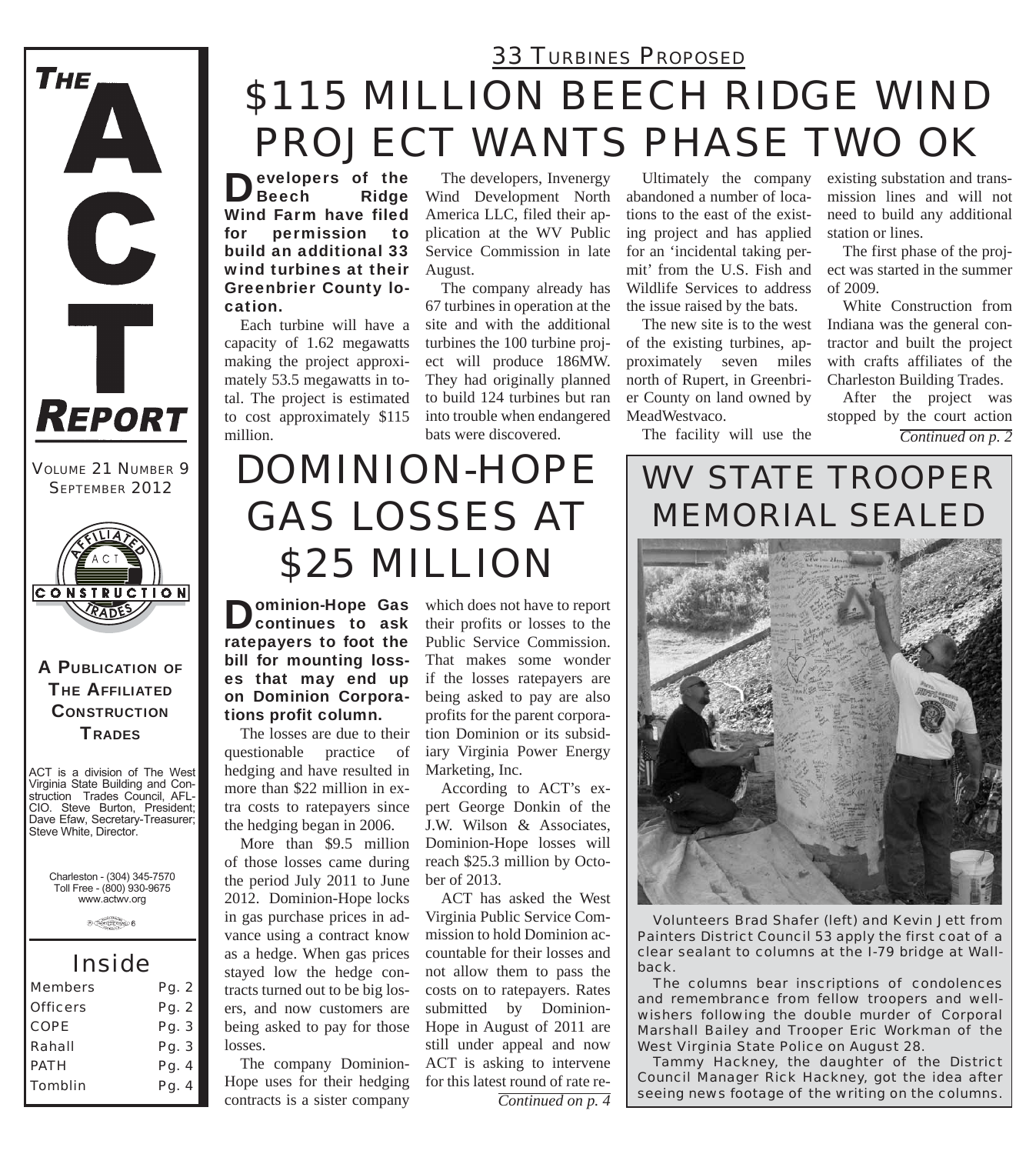#### PAGE 2 SEPTEMBER 2012

# *FIVE BUILDING TRADES MEMBERS ARE CANDIDATES FOR WV HOUSE OF DELEGATES*

"ive<br>' Trades members are candidates for the West Virginia House of Delegates in the upcoming November General Election.

PHILLIP DISERIO, from Brooke County, currently serves as a delegate from the 2nd District.

Diserio is president of IBEW 246 and the Brooke-Hancock Labor Council.

He is also vice president of the Brooke County Economic Development Authority and a member of the Brooke-Hancock Planning and Development Council.

Diserio won 3,022 votes in the primary.

The district had two del-



but due to redistricting is now a single member dis-

egates

trict that includes portions of Ohio and Brooke Counties. DENZIL "Buddy" MALO-

## *BEECH RIDGE*

#### *CONTINUED FROM P. 1*

a settlement agreement provided for an additional 33 turbines at a westerly location once the incidental taking permit was granted by U.S. Fish and Wildlife.

Beech Ridge started that permit process in January of 2010 and anticipates the final permit will be issued in the

**Building** NE, of Williamstown is running for the House of Delegates in the 8th District.

Malone has been a mem-



agent and organizer since 2006.

His position made him realize how much politics affect our everyday lives and our work.

In the primary Malone got 918 votes but his opponent, a longtime incumbent, received 1,531 votes.

DAN POLING, is running



Poling

#### second quarter of 2013.

According to their filing they will likely use GE turbines and the total height of each unit will be 429 feet high from the ground to the blade tip at the 12 o'clock position.

The company hopes to start construction in July of 2013 with completion by the end of 2013.

A contractor has not been selected.

is the director of governmental affairs for District Council 53 of the International Union of Painters & Allied Trades, and serves as an AFL-CIO vice president. Poling was a lead sponsor on strengthening the West Virginia Jobs Act, which requires hiring local workers on projects fund-

ed by our tax dollars. Three delegates are chosen from the 10th District where Poling received 3,962 votes in the Primary.

JIMMIE WOOD, JR., is a candidate for the 14th District which is a new single member district including potions of Putnam and Mason Counties.

Wood, a lifelong resident Counties.



serves on its executive board.

Wood received 58% of the vote in the primary running against two other candidates.

DAVID WALKER, of Clay County is running for his third term in the 33rd District which includes parts of Calhoun, Gilmer and Clay

Walker is a retired member of Operating Engineers Local



132 and a former executive board member and union stew-



Walker is a pastor at Procious Community Church.

Walker won the Primary with an almost 2 -1 margin and is running unopposed in the fall.

## *WV STATE BUILDING TRADES ELECTION OF OFFICERS HELD*



*Steve Burton (left) and Dave Efaw are sworn in for new terms as President and Secretary-Treasurer of the WV State Building and Construction Trades Council by Kenny Perdue, President of the WV AFL-CIO.*

*Both were re-elected to four year terms at the State Building Trades Constitutional Convention held on August 15.*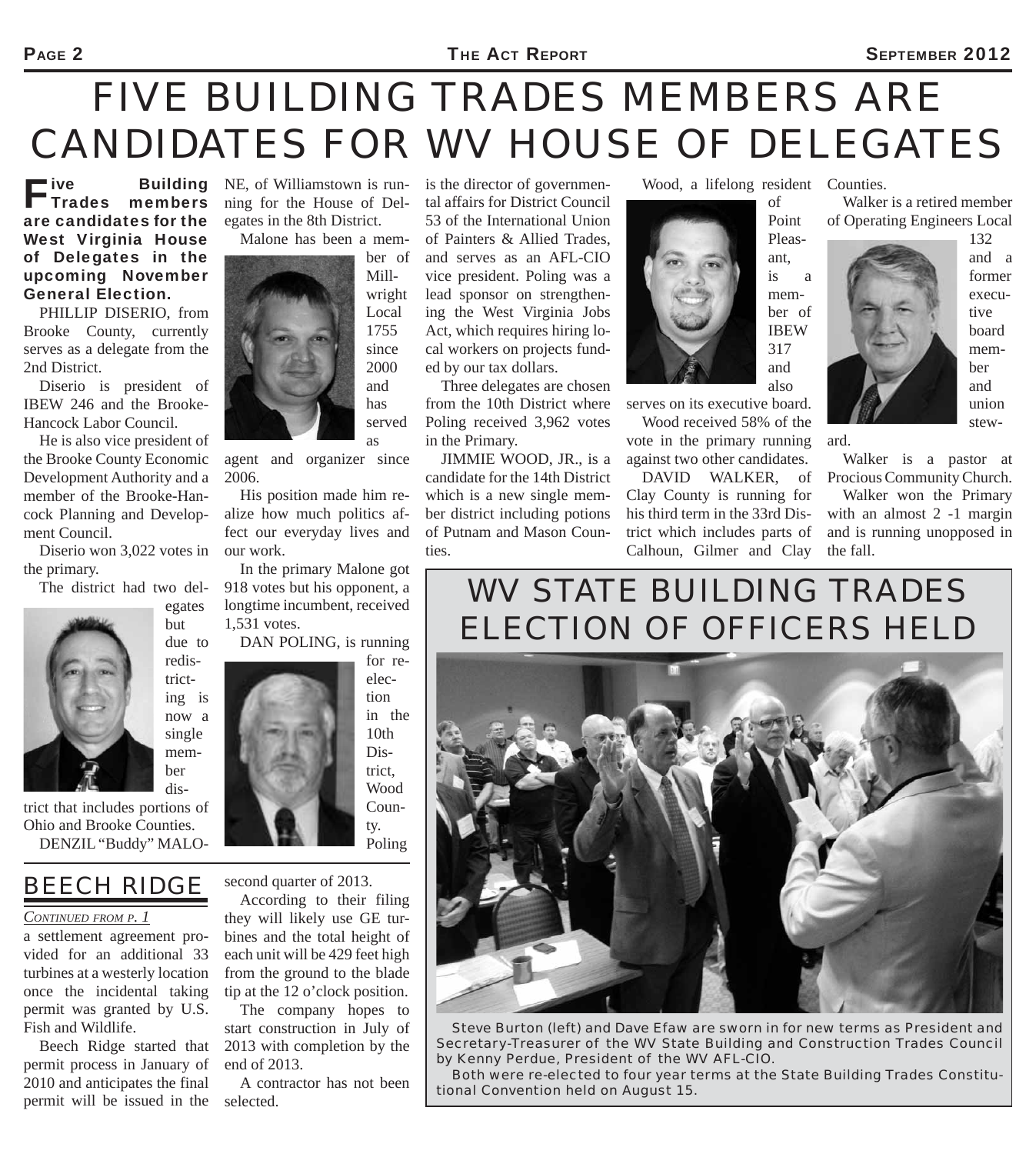# *COPE ENDORSEMENTS MADE FOR GENERAL*

**On Sunday, August** State Senate<br> **O** 12, the Commit- 1<sup>st</sup> Jack Yos  $12$ , the Commit-  $1^{st}$ tee on Political Edu- 2<sup>nd</sup> cation (COPE) met to  $4<sup>th</sup>$ finalize their endorse-  $5<sup>th</sup>$ ment list for the November 6, 2012 elections, the results are listed below.

COPE endorses candidates after they complete a questionnaire and go through an interview process. COPE is made up of representatives from 77 affiliated international unions.

With questions, interview results and voting records in hand endorsements are made as a guide for union households.

How you and your family vote is a personal decision but please give the endorsed candidate your consideration. Early voting starts Wednes-

day, October 24.

#### *U.S. Senate* **Joe Manchin**

*U. S. House of* 

*Representatives*  **David McKinley\*** -

1<sup>st</sup> District

**Nick Joe Rahall** - 3<sup>rd</sup> District

*Governor* **Earl Ray Tomblin**

*Supreme Court of Appeals*  **Tish Chafin Robin Davis**

*Attorney General* **Darrell McGraw**

*Secretary of State* **Natalie Tennant**

*Auditor* **Glen Gainer** 

*State Treasurer* **John Perdue**

\* Building Trades Endorsement

- **Jack Yost**
- **Jeff Kessler**
- **Mike Bright**
- **Bob Plymale** 6th **Mark Wills**
- 7th **Art Kirkendoll**
- 
- 8<sup>th</sup> **Joshua Martin**<br>9<sup>th</sup> **Daniel Hall Daniel Hall**
- 10th **Bill Laird**
- 12th **Doug Facemire**
- 13th **Roman Prezioso**
- 16th **Herb Snyder**

#### *House of Delegates*

- 1st **Ronnie Jones,**
- **Randy Swartzmiller**<br>2<sup>nd</sup> **Phil Diserio**
- **Phil Diserio**
- 3rd **Shawn Fluharty, Erikka Storch**
- 4th **Michael Ferro, David Sidiropolis**
- 5th **Dave Pethtel**
- 8th **Buddy Malone**
- 9th **Jim Marion**
- 10th **John Ellem, Dan Poling**
- 12th **Jo Boggess Phillips**
- 13th **Helen Martin, Brady Paxton**
- 14th **Jimmie Wood Jr** 16th **Sean Hornbuckle,**
- **Jim Morgan** 17th **Doug Reynolds,**
- **Dale Stephens** 18<sup>th</sup> **Billy Chafin II**
- 19th **Don Perdue,**
- **Rick Thompson**
- 20th **Justin Marcum**
- 21st **Harry Keith White**
- 22nd **Jeff Eldridge,**
- **Josh Stowers**
- 23rd **Larry Barker**
- 24th **Ted Tomblin**
- 25th **Linda Goode**
- **Phillips**
- 26th **Clif Moore**
- 27th **Greg Ball, Ryan Flanigan,**
- **Billy Morefield**
- 28th **Al Martine,**
- **Jeffry Pritt**
- 29th **Ricky Moye** 30th **Bill Wooton**
- 31st **Clyde McKnight Jr**
- 32nd **David Perry,** 
	- **John Pino,**
- **Margaret Staggers**
- 33rd **David Walker**
- 34th **Brent Boggs** 35th **Bonnie Brown,**
- **Bobbie Hatfi eld, Doug Skaff Jr**
- 36th **Nancy Guthrie, Mark Hunt, Danny Wells**
- 
- 38th **Virginia (Ginny) Moles**
- 41st **Adam Young**
- 42nd **Ray Canterbury, Glen Singer**
- 43rd **Denise Campbell**
- 45th **Bill Hamilton**
- 46th **Peggy Donaldson Smith**
- 47th **Mary Poling**
- 48th **Ron Fragale, Richard Iaquinta, Tim Miley**
- 49th **Michael Manypenny**
- 50th **Mike Caputo, Linda Longstreth, Tim Manchin**
- 51st **Anthony Barill, Barbara Fleischauer, Nancy Jamison, Charlene Marshall,**
- **Billy Smerka**
- 52nd **Larry Williams**
- 53rd **Stan Shaver**
- 56th **Jim Maybury**
- 57th **Ruth Rowan**
- 61st **Michael Jason Barrett**
- 63rd **Donn E. Marshall**
- 65th **Tiffany Lawrence**
- 66th **John Reese Maxey**
- 67th **Stephen Skinner**

## *CONGRESSMAN NICK RAHALL MEETS WITH TRI-STATE TRADES*



*Members of the Tri-State Building & Construction Trades Council met with Congressman Nick Joe Rahall at the offices of the International Brotherhood of Electrical Workers Local 317 in Huntington in mid-August.* 

*Rahall, a long-time friend of the Building Trades, is running for re-election in the 3rd Congressional District. His opponent is getting funding not only from rich donors but also from secret undisclosed backers thanks to new legal rulings that call corporations people.*

*From left - Jim Gillette, Business Manager of IBEW Local 317; Shane Wolfe, Business Agent; Pete Vaughn; Skip Bailey, Organizer; Paul Gatens, Business Agent – all from IBEW 317; Congressman Nick Joe Rahall; Steve Burton, Business Manager, Tri-State Building Trades; Steve Keller, Business Manager, Insulators Local 80; Tommy Plymale, Business Manager, Operating Engineers Local 132; and Dave Efaw, WV State Building Trades.*

- 
- 37th **Meshea Poore**